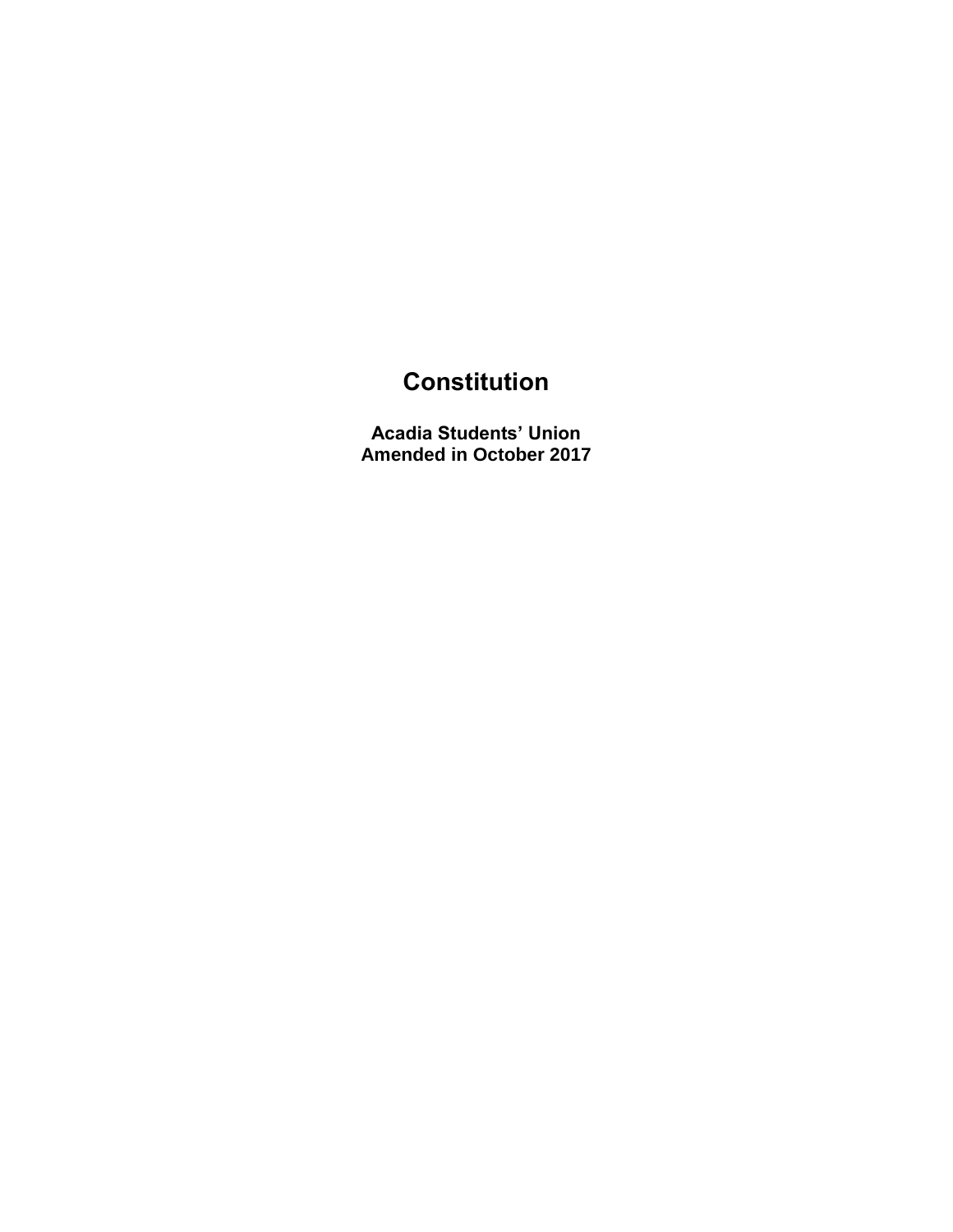## **Article I: Acadia Students' Union**

- 1. Name
	- (a) This constitution is established as By-Laws One (1) of the Acadia Students' Union, hereinafter referred to as the "Union" in accordance with Chapter 129 of the Acts of the Legislative Assembly for Nova Scotia (1967), "An act to incorporate the Acadia Students' Union."
- 2. Mission
	- (a) Acadia Students' Union is a student governed organization dedicated to serving its members through effective representation and communications. The Students' Union offers innovative and quality services while providing a variety of opportunities which enhance the overall University experience of the students of Acadia.
	- (b) Acadia Students' Union believes in and upholds the values of integrity, excellence, and respect, while recognizing the importance of fun, community spirit, and the tradition upon which the Union was founded.
- 3. Membership
	- (a) There shall be three classes of membership in the Union which are:
		- i. Ordinary members, who shall consist of every student who is registered at Acadia University as a full-time student and has paid the prevailing regular membership fees for full-time students. Ordinary members defined: Any student registered in 3 or more courses.
		- ii. Associate members, who shall be all students who are registered at Acadia University as part-time students and have paid the prevailing membership fee for part-time student. Associate members defined: Any student registered in fewer than 3 courses.
		- iii. Honorary members, who shall be non-student and include the Chancellor, President, Faculty, Administrative Staff, Alumni of Acadia University, the Administrative Staff of the Union, and those individuals who are granted Honorary Membership by the Students' Representative Council.
- 4. Rights and Responsibilities
	- (a) There shall be a council of students designated as the "Students' Representative Council," hereinafter referred to as the "S.R.C.," which shall be elected by the members of the Union in accordance with this Constitution.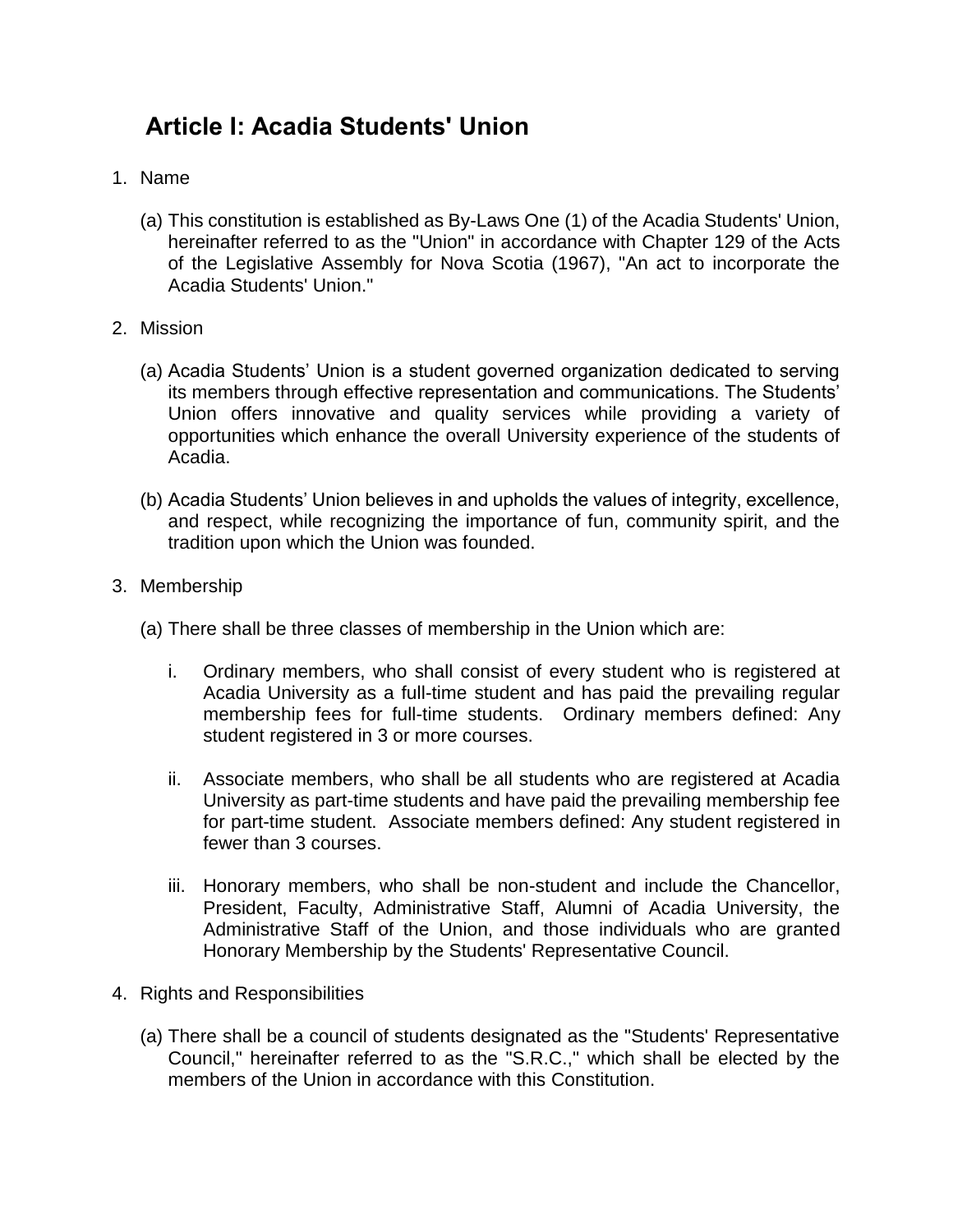- (b) Subject to this constitution all powers of the Union are vested in the S. R. C.
- (c) All regular meetings of the S.R.C. shall be open to all members of the Union, subject to the discussion of the council while discussing confidential business.
- (d) A general meeting of the Union may be called by the President as they consider it necessary; or shall be called by the Chairperson of the S.R.C. on receipt of petition signed by the majority of the S.R.C., or by 10% of the student members of the Union setting forth the reasons for the proposed meeting. At least 10 days notice will be given of such a meeting, but it shall be held within 15 days of receipt of such a request.
- (e) A general meeting of the Union shall have all powers inherent in the Union granted by the Act of Incorporation including the power to revoke any decision of the S.R.C. or the Executive.
- (f) The general meeting of the Union shall be convened and presided over by the Chairperson of the S.R.C.
- (g) The Executive and the S.R.C. are bound by any and all votes of the general meeting of the Union.
- (h) A quorum for a general meeting of the Union shall be 25% of the student members of the Union.
- (i) Notice of all motions to be considered by the general meeting of the Union shall be presented to the Chairperson of the S.R.C. at least 3 days before the date of the general meeting, and shall be signed by the mover, seconder, and 10 other student members of the Union.

## **Article II: Students' Representative Council**

- 1. Membership
	- (a) The S.R.C. shall be composed of the following members. All subsections have the right to move and second motions:
		- i. The President of the Union,
		- ii. The Vice President Student Life,
		- iii. The Vice President Events & Promotions,
		- iv. The Vice President Academic & External,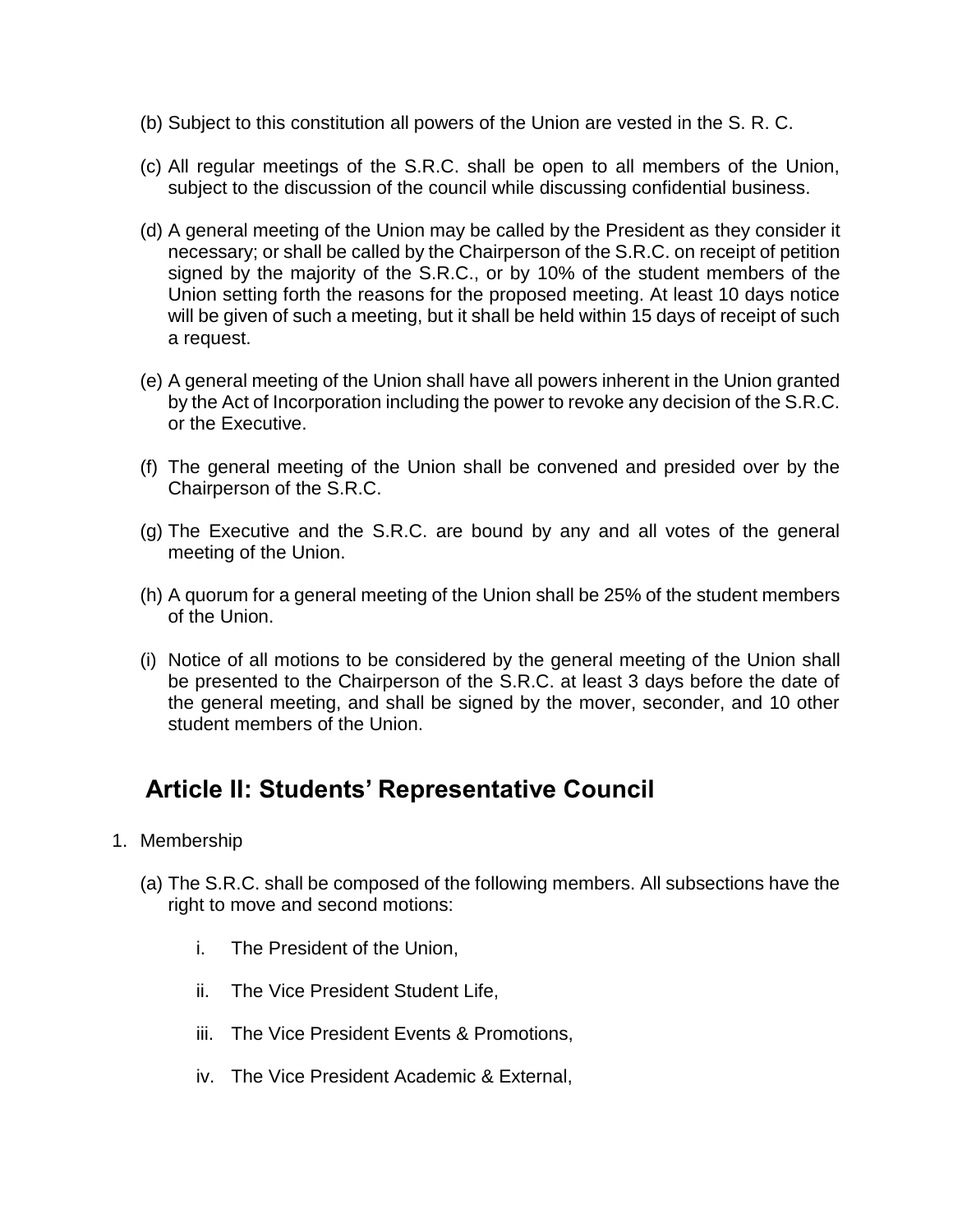- v. The Vice President Finance & Operations,
- vi. One member as Faculty of Arts Senator,
- vii. One member as Faculty of Professional Studies Senator,
- viii. One member as Faculty of Pure and Applied Science Senator,
- ix. One member as Faculty of Theology Senator,
- x. One member as the Graduate Students' Senator
- xi. One member as Student Board of Governors Representative,
- xii. Four members as Councillors,
- xiii. One member as First Year Officer,
- xiv. One member as Community Relations Officer,
- xv. One member as Equity Officer,
- xvi. One member as Sustainability Officer,
- xvii. One coordinator of an Internal Organization of the Union (non-voting),
- xviii. One member of the Acadia University Faculty (non-voting),
- xix. One member of the Acadia University Administration (non-voting),
- xx. One member of the Acadia Board of Governors (non-voting).
- (b) All members of Council must be ordinary or associate members of the Union, with the exception of the Board of Governors, Faculty, and Administration Representatives.
- (c) All members of Council shall attend all regular and special meetings of Council.
- (d) Members of Council shall attend all meetings of standing or special committees of the S.R.C. of which they are members, unless they are excused on reasonable grounds by the Chairperson of such a committee.
- (e) All student members of Council shall have a sessional GPA of 2.0 at the time of election, and shall maintain a sessional GPA of 2.0 throughout their term of office. If a student member of Council does not maintain a sessional GPA of 2.0, they will be asked to resign.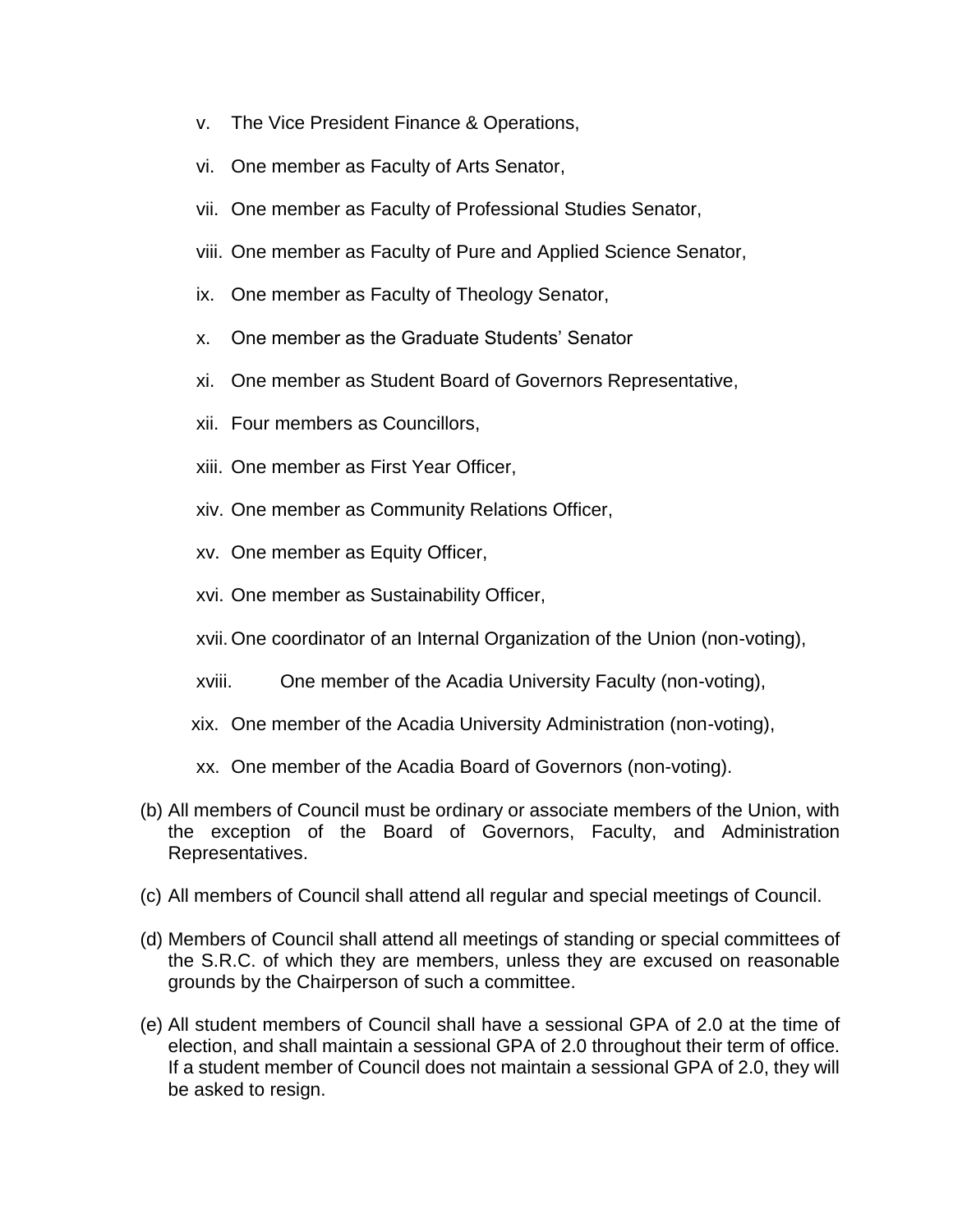- 2. Rights and Responsibilities
	- (a) The legislative authority of the Union is vested in Council.
	- (b) Subject to this constitution all powers of the Union are vested in Council.
	- (c) All authority of Council is delegated to the Executive Board during:
		- i. The winter break; and
		- ii. From the last day of exams until the first day of the academic year, unless Council passes a motion to the contrary, or a special meeting is called during the summer break.
- 3. Meetings
	- (a) All meetings of Council are open to the public unless closed by a two-thirds majority to discuss sensitive matters.
	- (b) All members of the Union and guests invited by Council shall have the right to speak to Council upon recognition by the Chairperson. All individuals who are neither Union members nor invited guests may speak to Council upon recognition by a simple majority of Council.
	- (c) Meetings of Council shall be convened and chaired by the Chairperson.
	- (d) Regular meetings of Council shall be held at a time to be decided upon by Council at the beginning of each academic term.
	- (e) Special meetings of Council shall be held under the following circumstances:
		- i. At the request of the President;
		- ii. At the discretion of the Chairperson;
		- iii. When a majority vote of Council calls one; or
		- iv. Upon receipt by the Chairperson of a written or electronic request signed by at least 50 ordinary members of the Union. Such a request must contain the reason for the special meeting.
	- (f) Special meetings called by the President or a majority vote of Council shall deal with no more than three items on the agenda;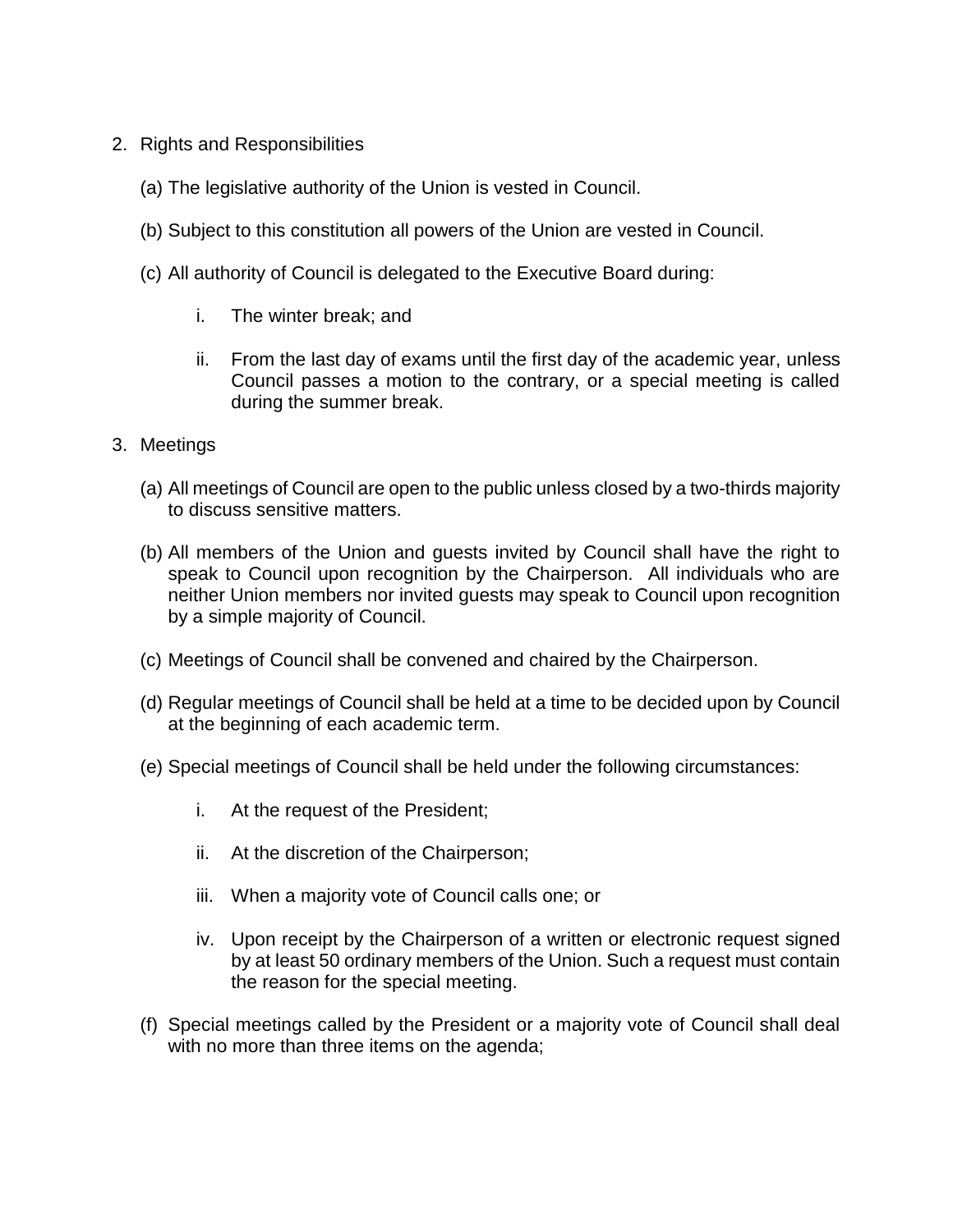- (g) A quorum of Council shall consist of a majority of Council (50% plus one), including at least two members of the Executive Board.
- (h) Unfilled positions shall not be included in the number of voting members.
- (i) Meetings of Council shall be governed by parliamentary procedure as adapted by Council, and as outlined by the Chairperson.
- 4. Proxy Statements
	- (a) Each voting member of Council may give a proxy statement to any other voting member of that body.
	- (b) Proxy Statements shall:
		- i. Be submitted, in written or electronic form, to the Chairperson's Office no later than 24 hours prior to the meeting where said statement is to be used, except in emergency situations where the Chairperson may use his/her discretion to shorten the notice period;
		- ii. Be given in writing to the member who is to hold said proxy no later than 24 hours prior to that meeting unless permission to shorten the notice period has been given by the Chairperson;
		- iii. Mandate the holder of the proxy as to how they should vote on specific resolutions;
		- iv. Not apply to votes of procedure;
		- v. Not apply to votes for which no mandate was given (amendments etc.); and
		- vi. Not apply to quorum calculations.
- 5. Officials of the S.R.C.
	- (a) The Officials of Council are:
		- i. The Chairperson
		- ii. The Deputy Chairperson
- 6. Standing Committees of the S.R.C
	- (a) Council has certain Standing Committees as outlined in Policy and Procedures, By-Laws 2 of this Constitution.